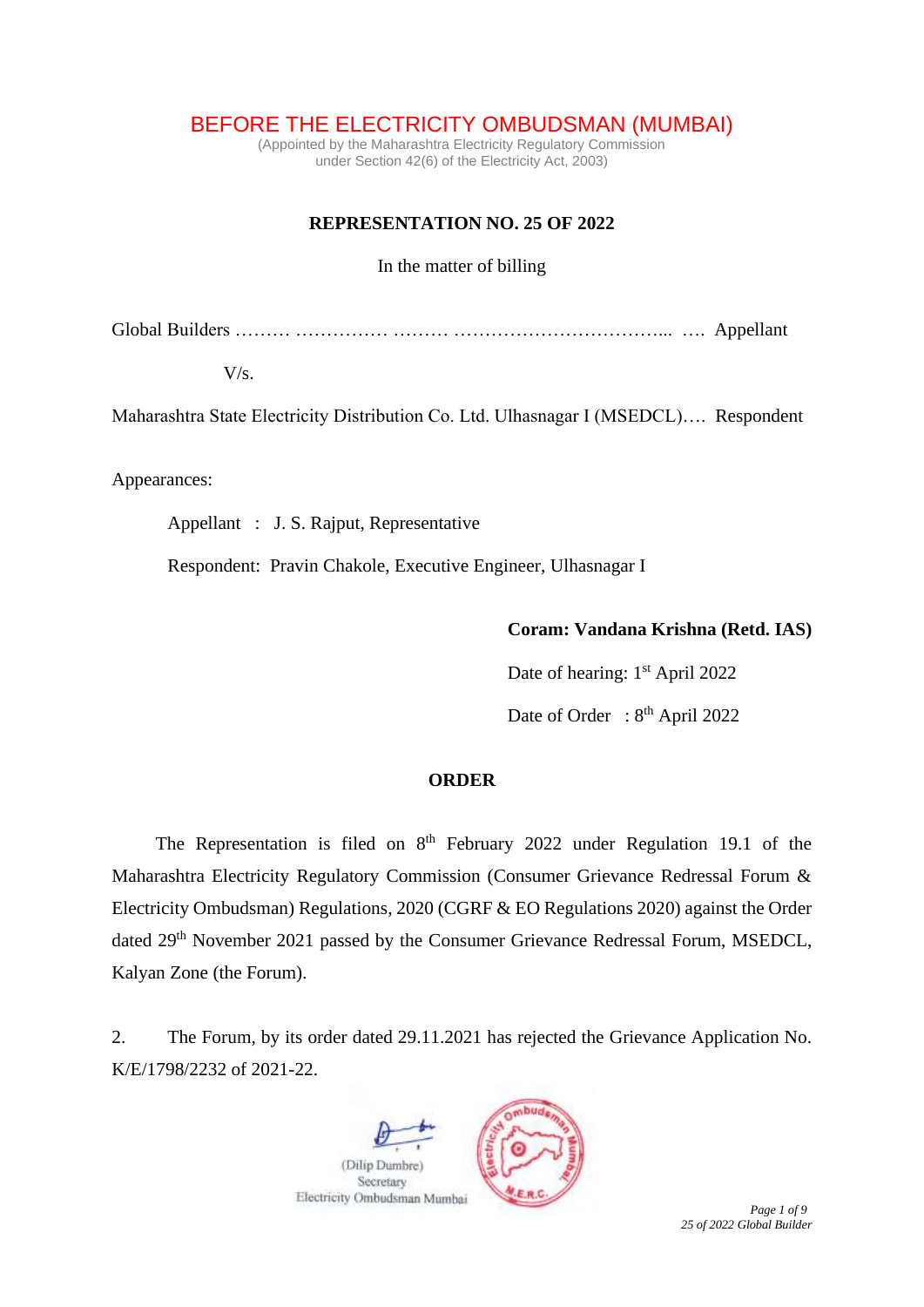3. Aggrieved by the order of the Forum dated 29.11.2021, the Appellant has filed this Representation which is taken in brief as under: -

- (i) The Appellant is a LT Consumer (No.021510477747) from 07.11.1988 having sanctioned load of 4.8 KW at Hollywood Apartment, BK-767, Ulhasnagar. The electric connection is used for common use of lift and water pump of the Co-operative Housing Society.
- (ii) The Appellant had Meter No. 5500-243644 prior to April 2013 and onwards. The Appellant was billed with average and faulty status on the said meter for the period from October 2016 to February 2017. The Appellant was further billed with accumulated consumption of 14696 units in the month of March 2017. Afterwards, the same meter was working properly, and it was not necessary to replace the said meter. Even then, it was replaced by a new Meter No.15421635 without any intimation to the Appellant.
- (iii) The common use of lift and water pump is almost constant. The new Meter No.15421635 was fast and recording abnormal consumption from July 2017 to December 2017. The units recorded in the meter was in the range of 1926 to 4957 units per month. The meter was defective.
- (iv) As soon as this meter was replaced by another meter, the consumption of the Appellant was significantly reduced in the range of 700 to 1100 units per month. The grievance was accepted by the Respondent, and it was allowed to pay the current bill keeping aside the fictitious billing till date.
- (v) The Appellant filed its grievance in Internal Grievance Redressal Cell (IGRC) on 09.02.2018. The IGRC, by its order dated 25.06.2018 has directed to retest the meter. However, the Respondent did not test the meter again till date. The Respondent assured to withdraw the fictitious bill, however, did not act accordingly. The Appellant approached the Forum on 22.09.2021. The Forum, by its order dated 29.11.2021 has rejected the Grievance. The Forum failed to understand the basic issue and not given opportunity to decide the grievance on merit.

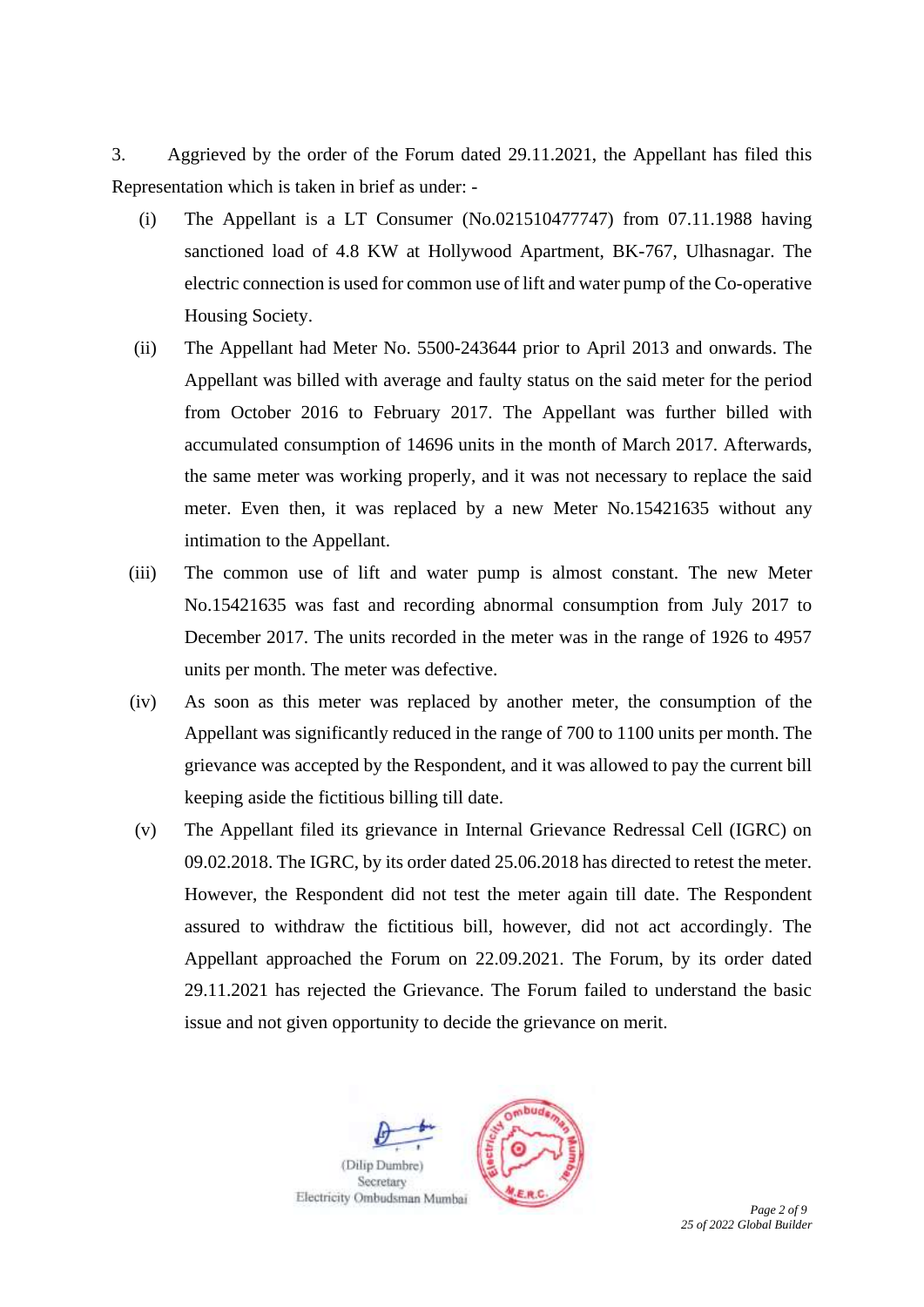- (vi) In view of the above, the Appellant prays that the Respondent be directed to revise the bill for the period from July 2017 to December 2017 by considering the consumption pattern recorded on the old and existing meter and grant suitable compensation towards cost and mental torture in the interest of justice.
- 4. The Respondent, by its letter dated 17.03.2022 filed its reply which is in brief as under:
	- (i) The Appellant is a LT Consumer (No.021510477747) from 07.11.1988 having sanctioned load of 4.8 KW at Hollywood Apartment, BK-767, Ulhasnagar. The electric connection is used for common use of lighting, lift and water pump of the Housing Society.
	- (ii) The Appellant has raised billing dispute for the period of October 2016 to March 2017 and July 2017 to December 2017. Both these periods are time barred as per grievance mechanism. Despite being time barred, the merit of both the instants are summarised as below: -

# A. **Bill for the period from Oct-2016 to Mar-2017**: -

Bills were issued on Faulty Status from Oct-2016 to Feb-2017 inadvertently and unintentionally. The Meter (No. 5500-243644) was recording the consumption correctly on site as per the usage of the Appellant. However, the meter digit code was wrongly fed in the Billing System as five digits instead of six digits. When the situation of reading of six digits in the meter counter occurred, the System was not accepting the readings of six digits from Oct-2016 onwards. The meter reading agency has wrongly entered the Faulty Status in billing System for the period from Oct-2016 to Feb-2017, hence the bills were issued on Faulty Status. The mistake was rectified, and the Appellant was billed with accumulated consumption in March 2017. The bills were revised for the period Oct-2016 to March-2017. The Refund of Rs.100824.69 was given to the Appellant by way of credit adjustment in the month of June 2017. Hence, the grievance was solved in June 2017. The

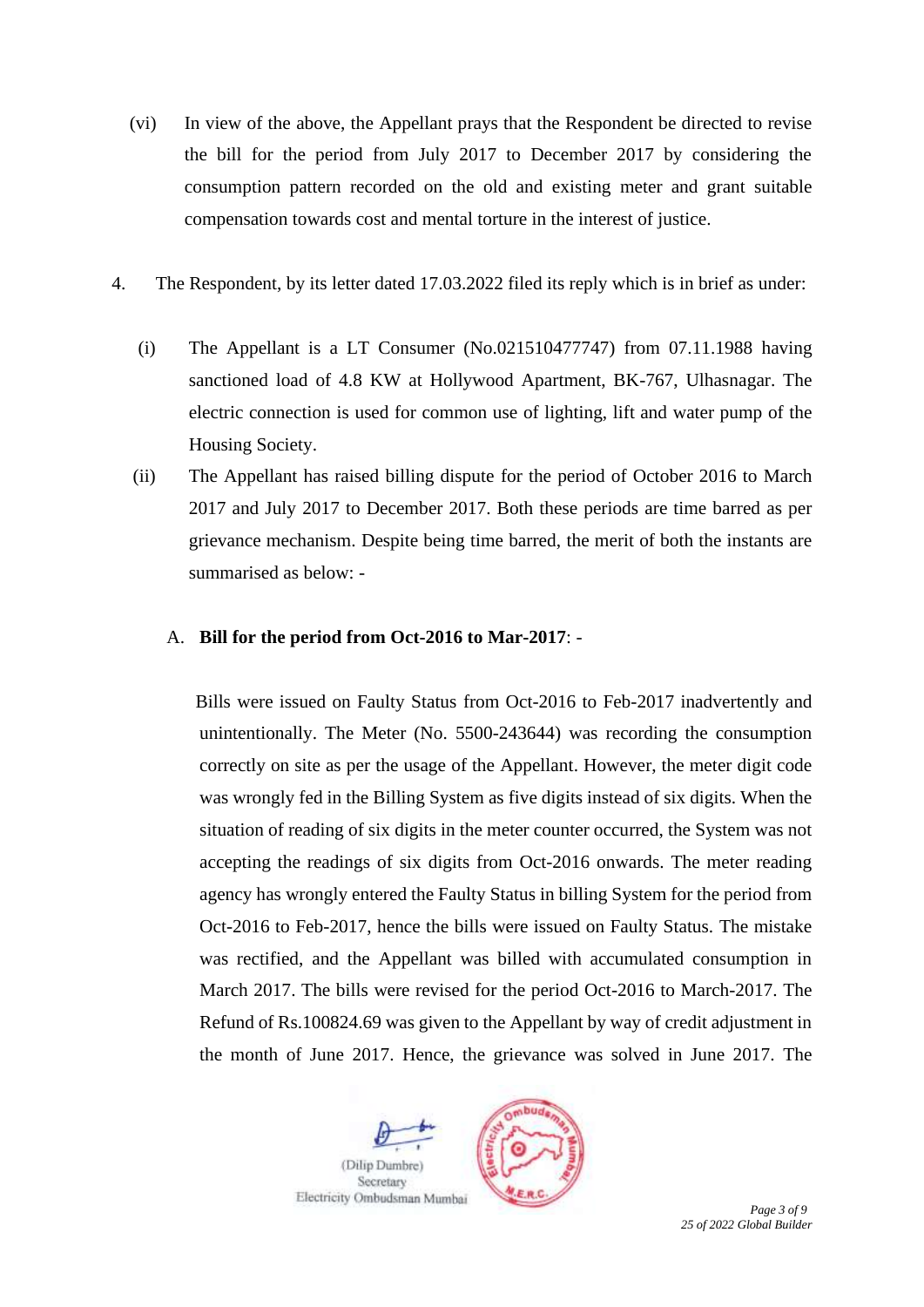Appellant was billed with actual consumption on April- 2017 and May- 2017. Subsequently, the meter was replaced as per request of the Appellant.

# **B. Bill for the period from July-2017 to Dec-2017: -**

The new Meter No.15421635 (Make: L&T) was installed in place of Meter (No. 5500-243644) on 06.06.2017. The Appellant was billed as per actual meter reading for the period from July-2017 to Dec-2017. However, the Appellant, by its application dated 27.11.2017, had requested to test the said meter (No.15421635). The meter was tested in MSEDCL Testing Laboratory on 05.12.2017 which was found in order. As per Appellant's further request, the meter was replaced by new Meter No.650-3374005 (Genus Make) on 22.12.2017 and the replaced meter (No.15421635) was sent to Manufacturer (L&T) for testing in its Testing Laboratory on 10.01.2018. The Test Result of the meter was also found in order. As per the Report of Assistant Engineer of the Respondent, there was maintenance issue of common water pump set of 3 HP which was consuming excess electricity. This has resulted in excess units recorded in the meter for the period from July 2017 to December 2017. Meanwhile, the Appellant Society has replaced the submersible water pump. Hence, the reading recorded further is found in order. There is no fault or defect in meter.

(iii) The dispute of Appellant pertaining to the period of Oct-2016 to Dec-2017 is already solved, however, the Appellant was not satisfied. It filed its grievance application in Internal Grievance Redressal Cell (IGRC) on 09.02.2018. The IGRC, by its order dated 25.06.2018 has directed to retest the meter. The meter was sent for testing to the manufacturer as per request of the Appellant. The test result of the meter is found in order. The Appellant approached the Forum on 22.09.2021. The Forum, by its order dated 29.11.2021 has rightly rejected the grievance being time barred as per Regulation 7.9 (c) of the CGRF & EO Regulations 2020.

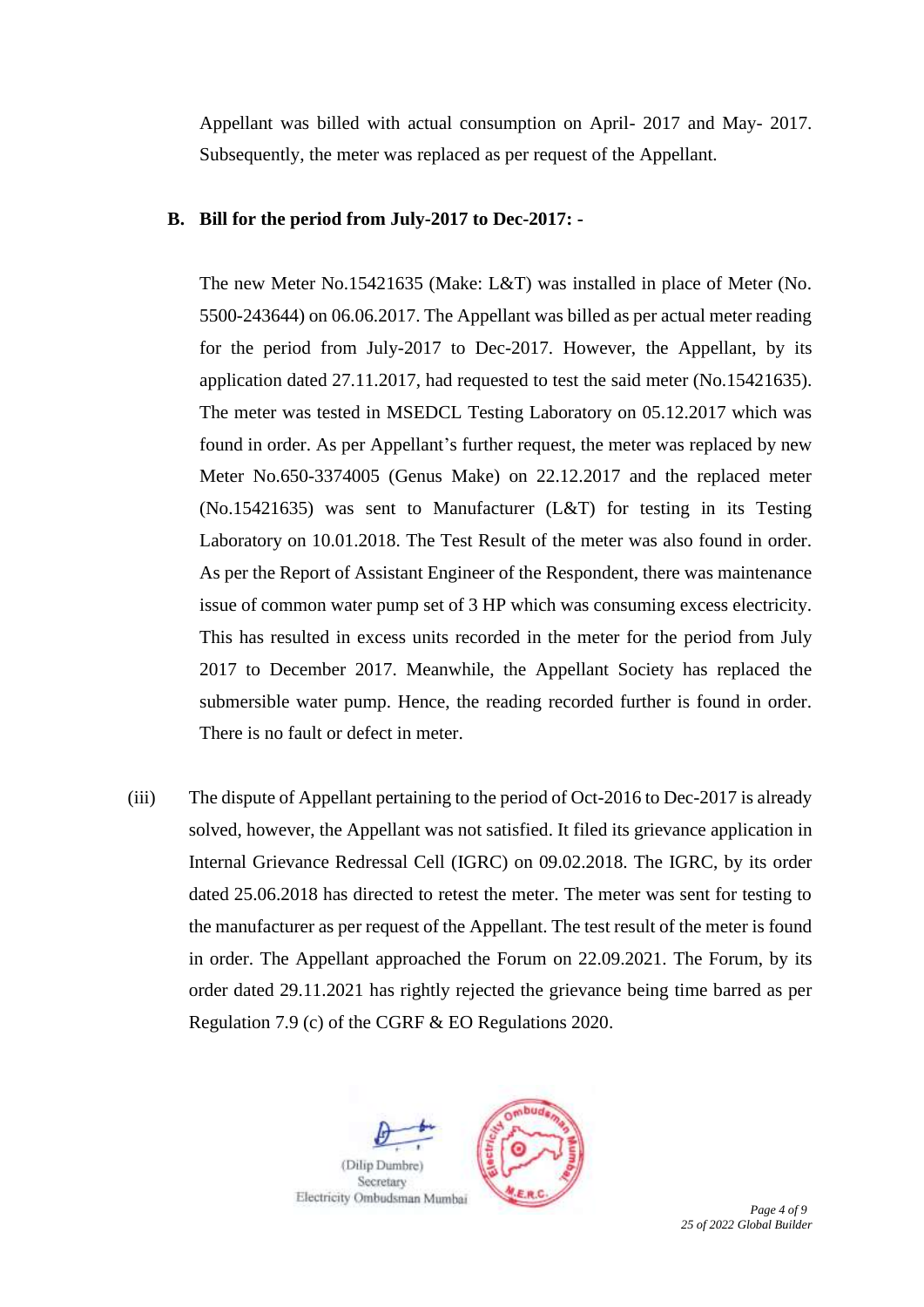(iv) It is stated that the cause of action actually happened in the year 2017 and the Appellant approached the Forum on 22.09.2021 nearly after four years instead of two years as per the Grievance Redressal Mechanism. Hence the grievance is time barred and not maintainable as per Regulation 7.9 (c) of the CGRF & EO Regulations 2020. In view of this, the Respondent prays that the grievance of the Appellant be rejected.

5. The hearing was held on 01.04.2022 by following Covid-19 epidemic safety norms. The Representative of the Appellant was present in person; however, the Respondent attended the hearing through Video Conferencing. The representative of the Appellant argued in line with its written submission. The Appellant further argued that common use of lift, lighting and water pump is almost constant, and the Meter No. 5500-243644 was functioning correctly. Even though, this same meter was replaced by new meter No.15421635 in May 2017, which was shown as June 2017 in CPL. The units recorded in the new meter was in the range of 1926 to 4957 units per month from July 2017 to December 2017. The meter was fast and recording abnormal consumption, hence defective. The Appellant argued that when this meter was replaced by another meter in December 2017, the consumption of the Appellant was significantly reduced in the range of 700 to 1100 units per month. The IGRC, by its order dated 25.06.2018 has directed to retest the meter. However, the Respondent did not retest the meter. The Forum, by its order dated 29.11.2021 also rejected the Grievance. The grievance is not time barred as cause of action is continuous. In view of the above, the Appellant prays that the Respondent be directed to revise the bill for the period from July 2017 to December 2017 by considering the consumption pattern recorded on the old and existing meter, and award suitable compensation for failure of standards of performance and mental agony.

6. The Respondent argued that the grievance for the billing dispute for the period of Oct-2016 to March-2017 and July-2017 to Dec-2017 is time barred as grievance pertains to the year 2017. The Appellant was supposed to approach Grievance Redressal Mechanism within two years from the date of cause of action, however, the Appellant approached the Forum on 29.11.2021 nearly after four years. The Respondent further argued that the Meter No. No. 5500-

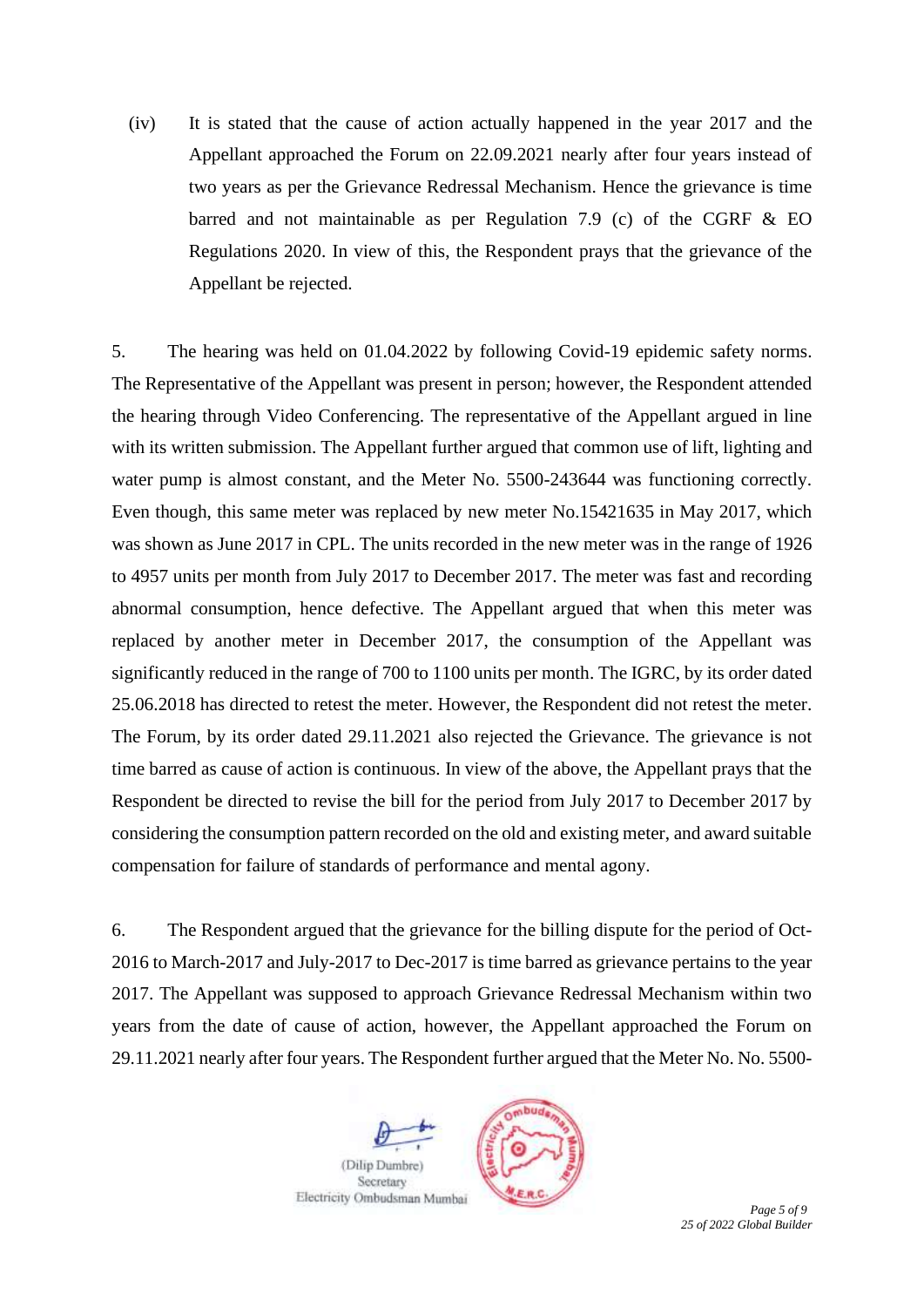243644 was in service up to 06.06.2017. The bill was revised by bifurcating consumption of Mar-2017 for the period Oct-2016 to Mar-2017 and by withdrawing faulty status bill for the period from Oct-2016 to Feb-2017 as the meter was working satisfactory. The Appellant also accepted during the hearing that the said meter is working satisfactorily. The said meter has recorded 2742 and 2760 units in April 2017 and May 2017, respectively.

7. The Respondent further argued that the said meter No.5500-243644 was replaced by new meter No.15421635 on 06.06.2017 as per request of the Appellant. This meter was in service from June 2017 to Dec-2017. As per further request of the Appellant, the new meter was tested on 05.12.2017 in Testing Laboratory and test result of the meter was found in order. However, being not satisfied, the Appellant further requested to send this meter for retesting to the manufacturer. Hence, the said meter was replaced by new meter No. 650-3374005 (Genus Make) on 22.12.2017. The manufacturer (L&T) tested the meter No.15421635 and found in order. Hence, the question of again testing the meter does not arise. In short, all three meters of the Appellant are working satisfactorily. The Respondent argued the real problem lay with the submersible water pump set, and after its replacement with a new one, the high consumption recording was regular. Hence, the Respondent is not responsible for high consumption and prays to reject the Representation.

#### **Analysis and Ruling**

8. Heard both the parties and perused the documents on record. The Appellant is a LT Consumer (No.021510477747) from 07.11.1988 having sanctioned load of 4.8 KW at Hollywood Apartment, BK-767, Ulhasnagar. The electric connection is used for common use of lift, lighting, and water pump of the Housing Society. The Meter (No. 5500-243644) was in service in 2016. The said meter was recording the consumption on site as per the usage of the Appellant. The Respondent billed as per reading up to Sept-2016, however, further billed with Faulty Status from October 2016 to February 2017. The meter digit code was wrongly fed as five digits in the Billing System instead of six. When the situation of six digits reading occurred, the System was not accepting the readings of six digit from October 2016 onwards. Hence, the mistake of Digit Code was rectified, and the Appellant was billed with accumulated

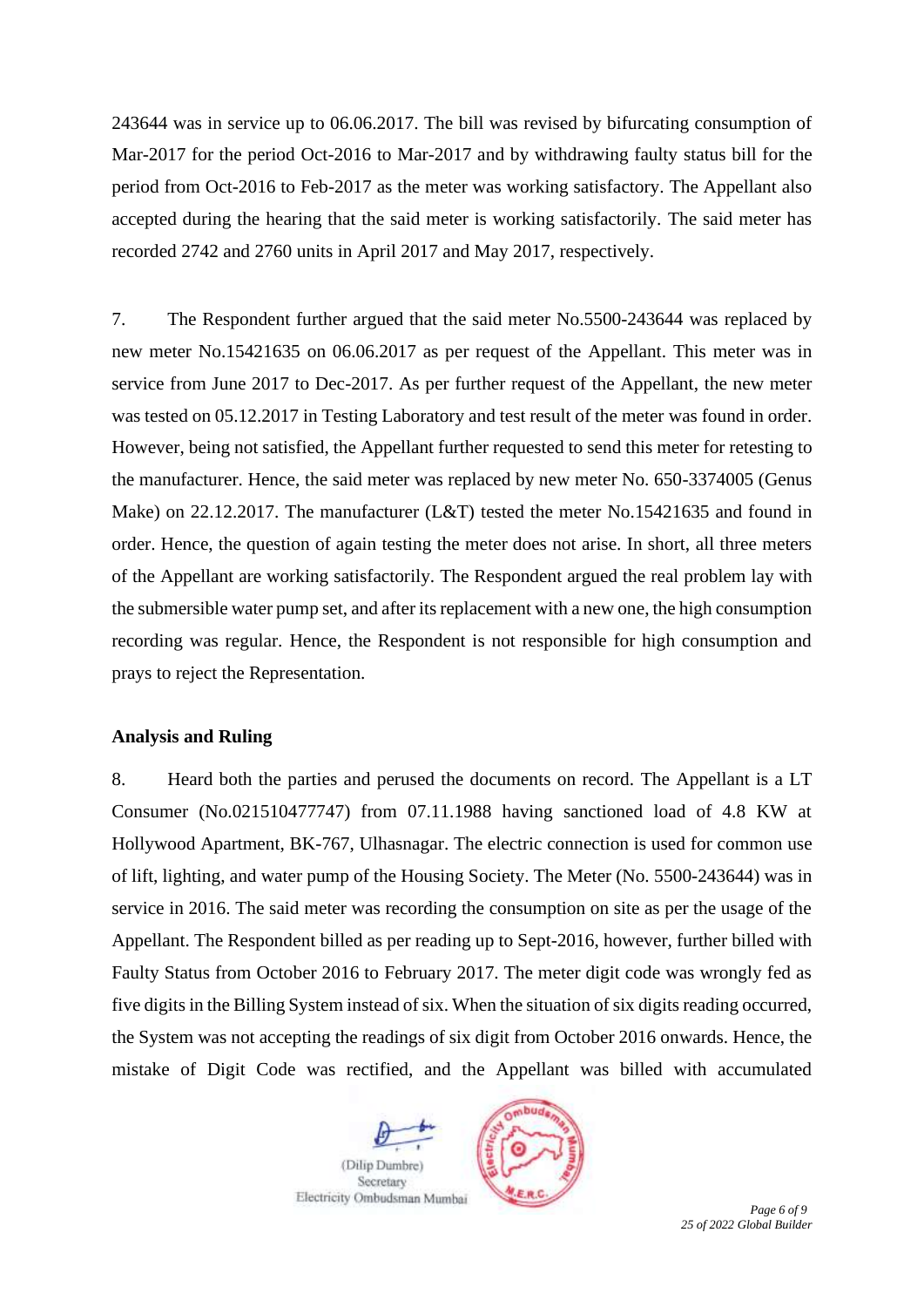consumption of six months in March 2017 and therefore, the bills were revised for the period October 2016 to March 2017. The accumulated consumption for six months was 14696, which comes to an average of 2449 units per month. The refund of Rs.100824.69 was credited in June 2017. The Appellant was billed with actual consumption in April-2017and May-2017.

| Consumption for the period from Jan-2016 to Dec-2018 |                  |                |          |                  |                                            |           |                  |
|------------------------------------------------------|------------------|----------------|----------|------------------|--------------------------------------------|-----------|------------------|
| Month                                                | Cons.<br>(Units) | <b>Remarks</b> | Month    | Cons.<br>(Units) | <b>Remarks</b>                             | Month     | Cons.<br>(Units) |
| $Jan-16$                                             | 650              |                | $Jan-17$ | 868              | Faulty                                     | $Jan-18$  | 1014             |
| $Feb-16$                                             | 779              |                | Feb-17   | 868              | Faulty                                     | Feb-18    | 680              |
| $Mar-16$                                             | 641              |                | $Mar-17$ | 14696            | Accumulated<br>consumption<br>$(6$ months) | $Mar-18$  | 1005             |
| Apr- $16$                                            | 638              |                | Apr-17   | 2742             | Actual<br>Cons. $(2742=$<br>116350-113608) | Apr- $18$ | 940              |
| May-16                                               | 592              |                | $May-17$ | 2760             | Actual<br>Cons. $(2760=$<br>119110-116350) | $May-18$  | 976              |
| $Jun-16$                                             | 1042             |                | $Jun-17$ | 1800             | <b>RNA</b>                                 | $Jun-18$  | 1191             |
| $Jul-16$                                             | 970              |                | $Jul-17$ | 5056             | Accumulated<br>cons.(2 months)             | Jul-18    | 944              |
| Aug-16                                               | 868              |                | Aug-17   | 1926             |                                            | Aug-18    | 1037             |
| $Sep-16$                                             | 868              | <b>RNA</b>     | $Sep-17$ | 2568             |                                            | $Sep-18$  | 1037             |
| $Oct-16$                                             | 2604             | Faulty         | $Oct-17$ | 2437             |                                            | $Oct-18$  | 3141             |
| $Nov-16$                                             | 868              | Faulty         | $Nov-17$ | 4360             |                                            | $Nov-18$  | 800              |
| $Dec-16$                                             | 868              | Faulty         | $Dec-17$ | 4957             |                                            | $Dec-18$  | 1095             |

9. The consumption recorded for the period of January 2016 to December 2018 as per CPL of the Appellant is tabulated below: -

From the table, it is seen that the Meter (No.5500-243644) recorded high consumption of 2742(116350-113608) and 2760 (119110-116350) units in April 2017 and May 2017, respectively. According to the Respondent, the said Meter (No.5500- 243644) was replaced by new Meter No.15421635 (Make: L&T) on 06.06.2017 as per request of the Appellant.

The Appellant contended that Meter No.15421635 (Make: L&T) was recording high consumption. As per Appellant's request dated 27.11.2017, the said meter was

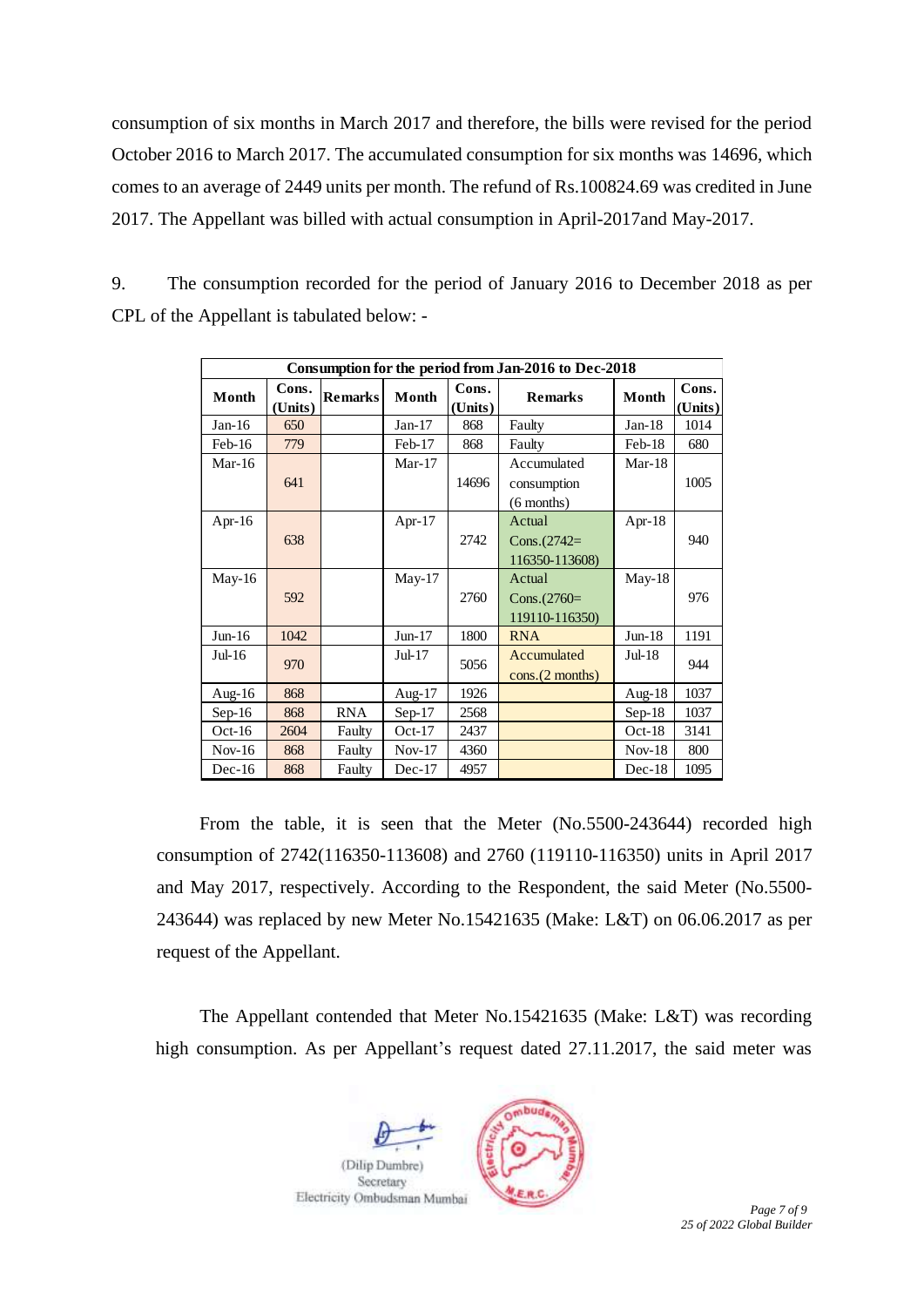tested in Testing Laboratory on 05.12.2017 which was found in order. The said Meter (No. 15421635 of L&T make) was further replaced by new Meter No.650-3374005 on 22.12.2017 again as per request of the Appellant. The said meter was sent to Manufacturer (L&T) in 2018. The manufacturer has tested the said meter (No. 15421635) and the test result was found in order. Thus, it seems that the high consumption, recorded was not due to meter issue, but due to some other factor. The Respondent argued that the real reason for high consumption seems to be defective submersible water pump.

The defective submersible common 3 HP water pump set was replaced by the Housing Society in December 2017 as reported by Assistant Engineer of the Respondent. This defective water pump seems to have consumed excess electricity for the period from April 2017 to December 2017. Out of this, for April and May 2017 the meter No. 5500- 243644 was in service, and for July to December 2017 the meter No.15421635 (Make: L&T) was in service. The Meter No.15421635 (Make: L&T) was tested in Testing Laboratory of the Respondent as well as by the Manufacturer and in both cases, meter was found in order. Hence, the Representation of the Appellant fails on merit.

10. It is to be noted here that the cause of action arose in 2017 whereas the Appellant approached the Forum on 22.09.2021 which is more than two years from the cause of action. The erstwhile Regulation 6.6 of CGRF & EO Regulations 2006, and now Regulation 7.8 of CGRF & EO Regulations 2020 is quoted below:

*"The Forum shall not admit any Grievance unless it is filed within two (2) years from the date on which the cause of action has arisen."*

The above Regulation clearly states that the Appellant should approach the Forum within two (2) years from the date on which the cause of action has arisen. This Regulation is appropriately evaluated in W.P. No. 6859, 6860, 6861 and 6862 of 2017 decided on 21.08.2018 by the Hon'ble Bombay High Court, Bench at Aurangabad which is relevant to the instant Representation.